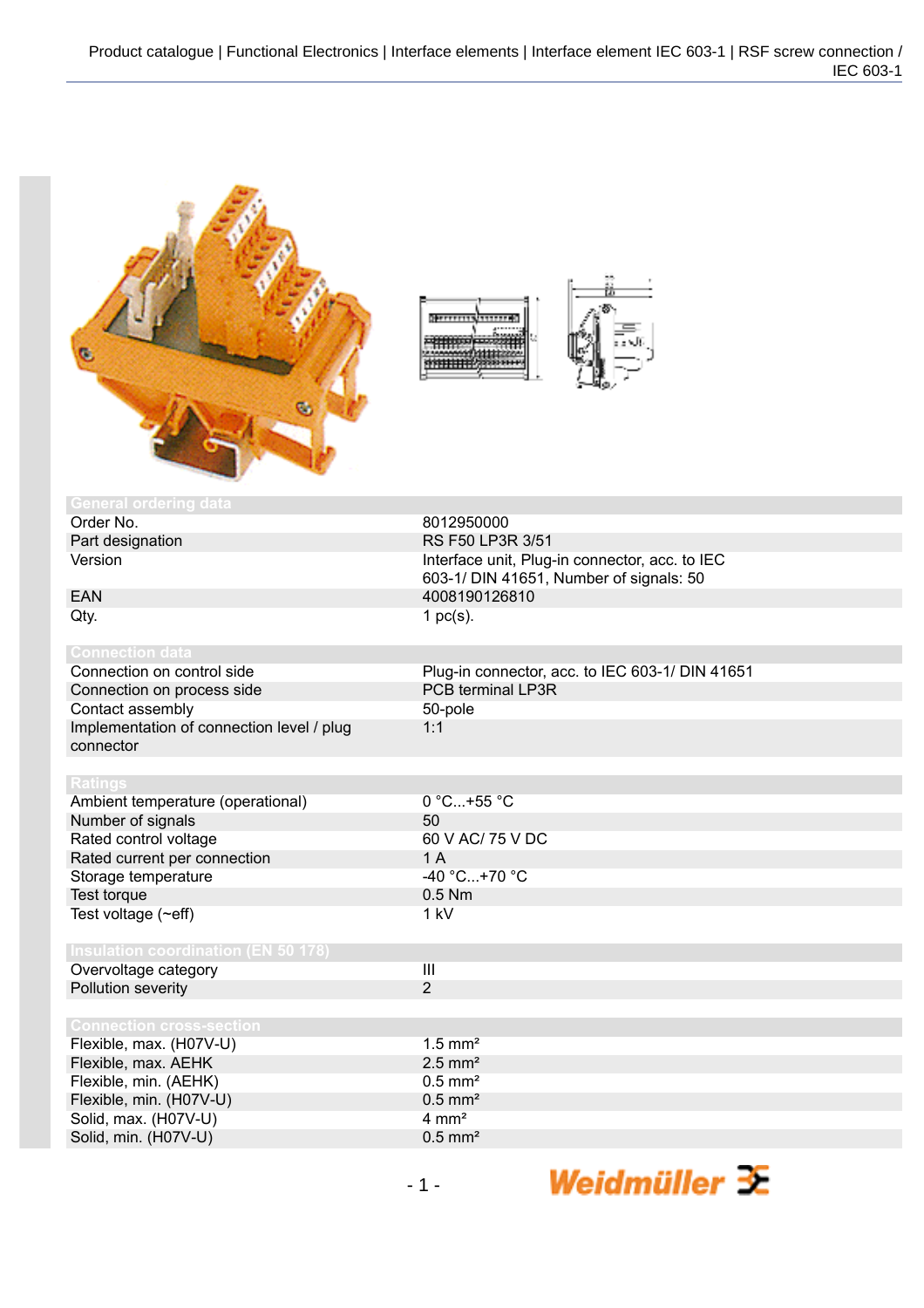| <b>Connection cross-section</b> |                       |
|---------------------------------|-----------------------|
| Stripping length                | $7 \text{ mm}$        |
| <b>Dimensions</b>               |                       |
| Clamping range, max.            | $4 \text{ mm}^2$      |
| Clamping range, min.            | $0.5$ mm <sup>2</sup> |
| Clamping range, nom.            | $2.5$ mm <sup>2</sup> |
| Length                          | 87 mm                 |
| Height                          | 76 mm                 |
| Width                           | 95 mm                 |
|                                 |                       |
| <b>Approvals</b>                |                       |
| Approvals institutes            | n.a.                  |
| <b>Classifications</b>          |                       |
| <b>ETIM 2.0</b>                 | EC001419              |
| <b>ETIM 3.0</b>                 | EC001419              |
| eClass 4.1                      | 27-24-04-04           |
| eClass 5.0                      | 27-24-22-04           |
| eClass 5.1                      | 27-24-22-04           |

## **Similar products**

| Order No.  | Part designation        | Version                                                                                   |
|------------|-------------------------|-------------------------------------------------------------------------------------------|
| 8012850000 | RS F10 LP3R 3/12        | Interface unit, Plug-in connector, acc. to IEC 603-1/ DIN 41651,<br>Number of signals: 10 |
| 0224961001 | <b>RS F10 LP2N 5/10</b> | Interface unit, Plug-in connector, acc. to IEC 603-1/ DIN 41651,<br>Number of signals: 10 |
| 8012860000 | RS F14 LP3R 3/14        | Interface unit, Plug-in connector, acc. to IEC 603-1/ DIN 41651,<br>Number of signals: 14 |
| 0225061001 | <b>RS F14 LP2N 5/14</b> | Interface unit, Plug-in connector, acc. to IEC 603-1/ DIN 41651,<br>Number of signals: 14 |
| 8012870000 | RS F16 LP3R 3/18        | Interface unit, Plug-in connector, acc. to IEC 603-1/ DIN 41651,<br>Number of signals: 16 |
| 0225161001 | RS F16 LP2N 5/16        | Interface unit, Plug-in connector, acc. to IEC 603-1/ DIN 41651,<br>Number of signals: 16 |
| 8012910000 | RS F20 LP3R 3/21        | Interface unit, Plug-in connector, acc. to IEC 603-1/ DIN 41651,<br>Number of signals: 20 |
| 0224261001 | <b>RS F20 LP2N 5/20</b> | Interface unit, Plug-in connector, acc. to IEC 603-1/ DIN 41651,<br>Number of signals: 20 |
| 8012920000 | RS F26 LP3R 3/27        | Interface unit, Plug-in connector, acc. to IEC 603-1/ DIN 41651,<br>Number of signals: 26 |
| 0224861001 | RS F26 LP2N 5/26        | Interface unit, Plug-in connector, acc. to IEC 603-1/ DIN 41651,<br>Number of signals: 26 |
| 8012930000 | RS F34 LP3R 3/36        | Interface unit, Plug-in connector, acc. to IEC 603-1/ DIN 41651,<br>Number of signals: 34 |
| 0224361001 | RS F34 LP2N 5/34        | Interface unit, Plug-in connector, acc. to IEC 603-1/ DIN 41651,<br>Number of signals: 34 |
| 8012940000 | RS F40 LP3R 3/42        | Interface unit, Plug-in connector, acc. to IEC 603-1/ DIN 41651,<br>Number of signals: 40 |